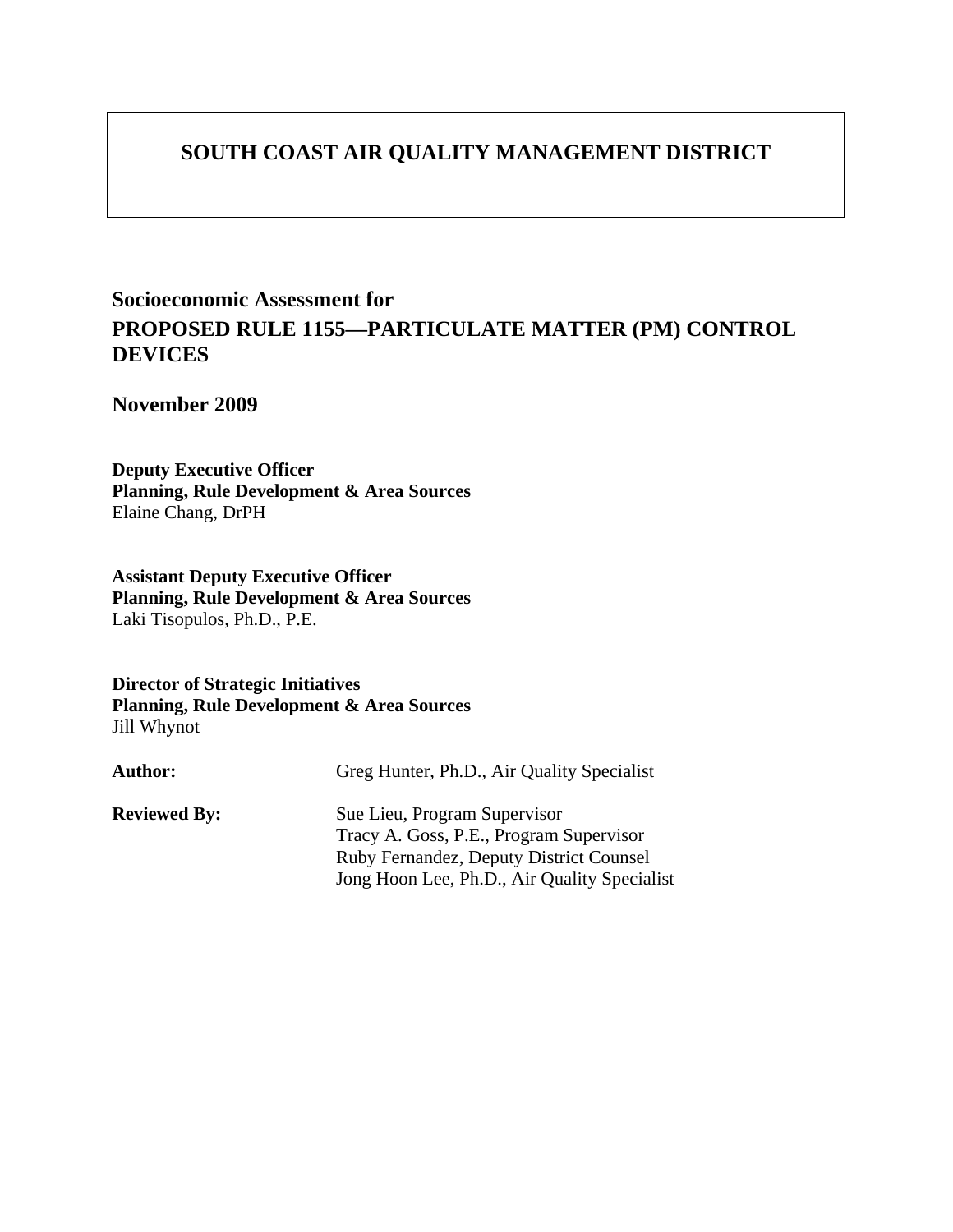### **SOUTH COAST AIR QUALITY MANAGEMENT DISTRICT GOVERNING BOARD**

| Chairman: | WILLIAM A. BURKE, Ed.D.           |
|-----------|-----------------------------------|
|           | Speaker of the Assembly Appointee |

Vice Chairman: DENNIS YATES

Mayor, City of Chino Cities of San Bernardino County Representative

#### MEMBERS:

MICHAEL D. ANTONOVICH Supervisor, Fifth District Los Angeles County Representative

MARION ASHLEY Supervisor, Fifth District Riverside County Representative

MICHAEL A. CACCIOTTI Mayor, City of South Pasadena Cities of Los Angeles County, Eastern Region

BILL CAMPBELL Supervisor, Third District Orange County Representative

JANE W. CARNEY Senate Rules Committee Appointee

JOSIE GONZALES Supervisor, Fifth District San Bernardino County Representative

RONALD O. LOVERIDGE Mayor, City of Riverside Cities Representative, Riverside County

JOSEPH K. LYOU, Ph.D. Governor's Appointee

JAN PERRY Councilmember, Ninth District City of Los Angeles

MIGUEL PULIDO Mayor, City of Santa Ana Cities Representative, Orange County

TONIA REYES URANGA Councilmember, City of Long Beach Cities Representative, Los Angeles County, Western Region

EXECUTIVE OFFICER: BARRY R. WALLERSTEIN, D.Env.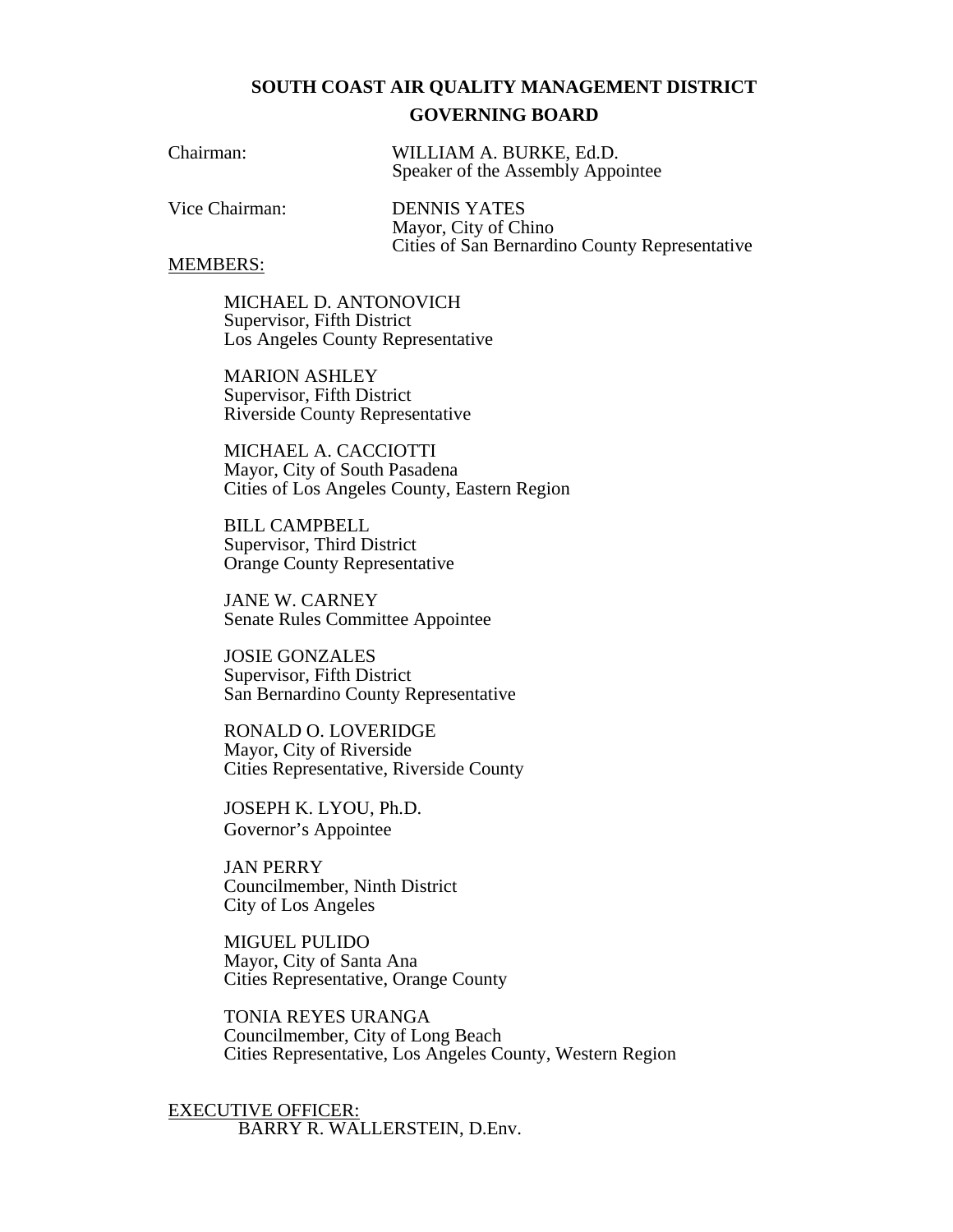### Preface

The final socioeconomic report for PR 1155 has been changed from the version released on October 6, 2009 to reflect the following modifications:

- 1) The number of baghouses assumed to require bag replacement has been changed from 32 to 16.
- 2) Source testing for 32 Tier 3 baghouses at Title V facilities have been included along with an assumption that two additional baghouses per year will require source testing due to industry growth at Title V facilities.

These changes reduced the annualized costs of PR1155 by approximately \$0.12 million and increased the number of jobs forgone by one.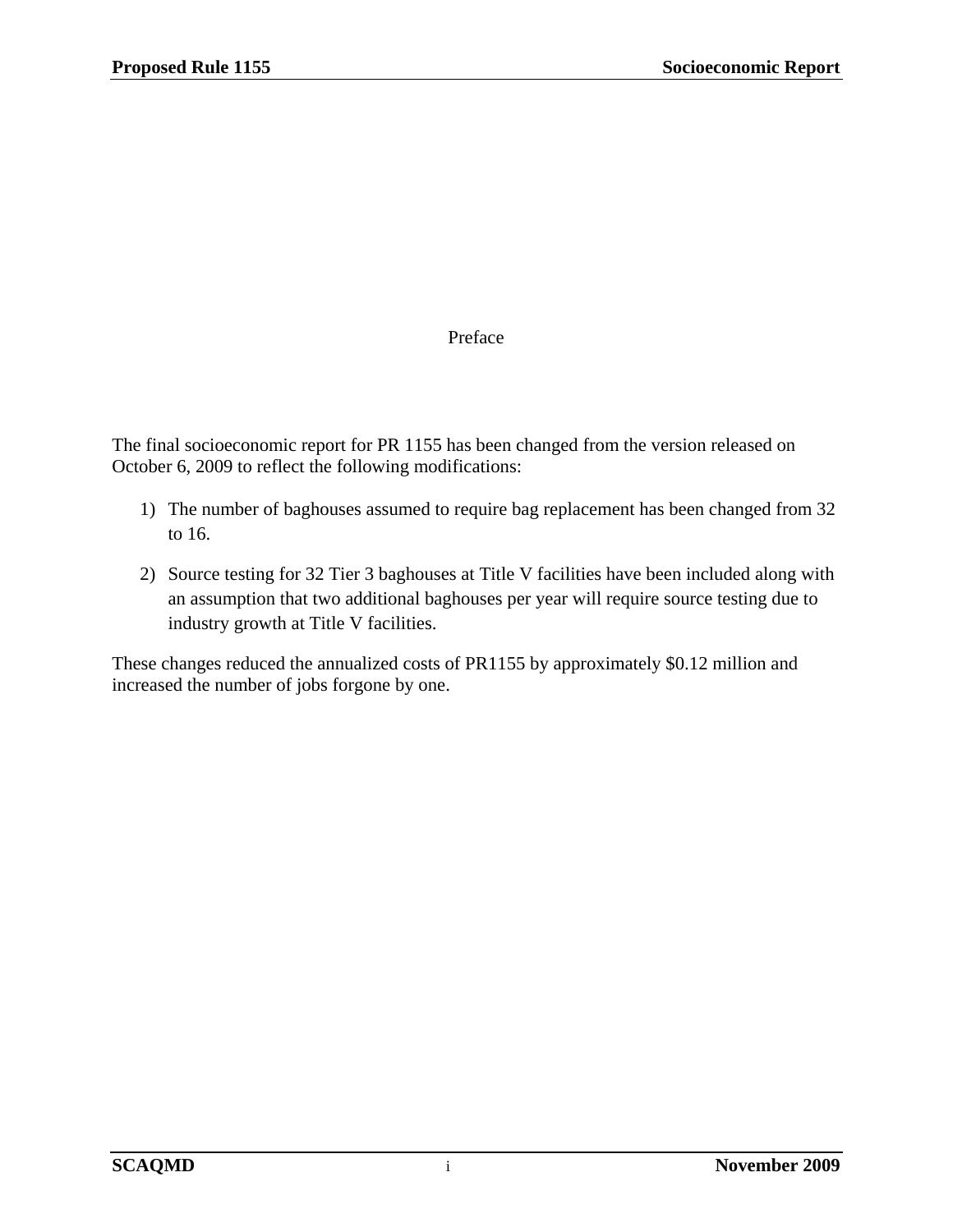## **EXECUTIVE SUMMARY**

A socioeconomic analysis was conducted to assess the impacts of Proposed Rule (PR) 1155**–** Particulate Matter (PM) Control Devices. A summary of the analysis and findings is presented below.

| Proposed Rule 1155 establishes a no visible emissions                                                                   |
|-------------------------------------------------------------------------------------------------------------------------|
| requirement for any permitted PM control device and a PM                                                                |
| emission limit for baghouses with a filter area greater than                                                            |
| 7500 square feet. The proposed rule includes requirements to                                                            |
| reduce dust discharged from a baghouse, ventilation                                                                     |
| requirements for new equipment, some baghouse upgrades,                                                                 |
| source testing, weekly or daily monitoring, and recordkeeping                                                           |
| for visible emissions, and corrective and preventive actions to                                                         |
| be taken to eliminate visible emissions. Additionally, the                                                              |
| proposed rule requires that baghouses with a filter area larger                                                         |
| than 7,500 square feet install a bag leak detection system                                                              |
| (BLDS) by 2011 and that existing manual shaker baghouses                                                                |
| install, at a minimum, an automated shaker unit by 2012.                                                                |
| PR 1155 would affect facilities in nearly all sectors of the                                                            |
| South Coast's regional economy. Of the 1,477 affected                                                                   |
| facilities, approximately two-thirds are in the manufacturing                                                           |
| sector. Affected facilities are concentrated in the following                                                           |
| manufacturing industries: nonmetallic mineral product                                                                   |
| manufacturing (North American Industry Classification                                                                   |
| [NAICS] 332), fabricated metal<br>System<br>product                                                                     |
| manufacturing (NAICS 327), food manufacturing (NAICS                                                                    |
| 311), and chemical manufacturing (NAICS 325).                                                                           |
| Provisions of PR 1155 requiring proper PM control device                                                                |
| maintenance, adherence to guidelines for ventilation system                                                             |
| installations, and the controlled transfer of material                                                                  |
| discharged from a PM control device for disposal or                                                                     |
| reprocessing to prevent fugitive dust have negligible costs                                                             |
| due to compliance requirements of existing rules and                                                                    |
| exemptions within the proposed rule. Table 1 summarizes                                                                 |
| the major elements of PR 1155, the cost of each element,                                                                |
| and the number of affected devices. The majority of                                                                     |
| affected facilities—approximately 83 percent—will only                                                                  |
| have costs associated with visible emissions monitoring of                                                              |
| \$325 per unit per year.                                                                                                |
|                                                                                                                         |
|                                                                                                                         |
|                                                                                                                         |
| Based on a review of AQMD permit records, up to 16                                                                      |
| facilities in the asphalt industry may need to replace their<br>existing bags with more efficient bags to meet the 0.01 |
|                                                                                                                         |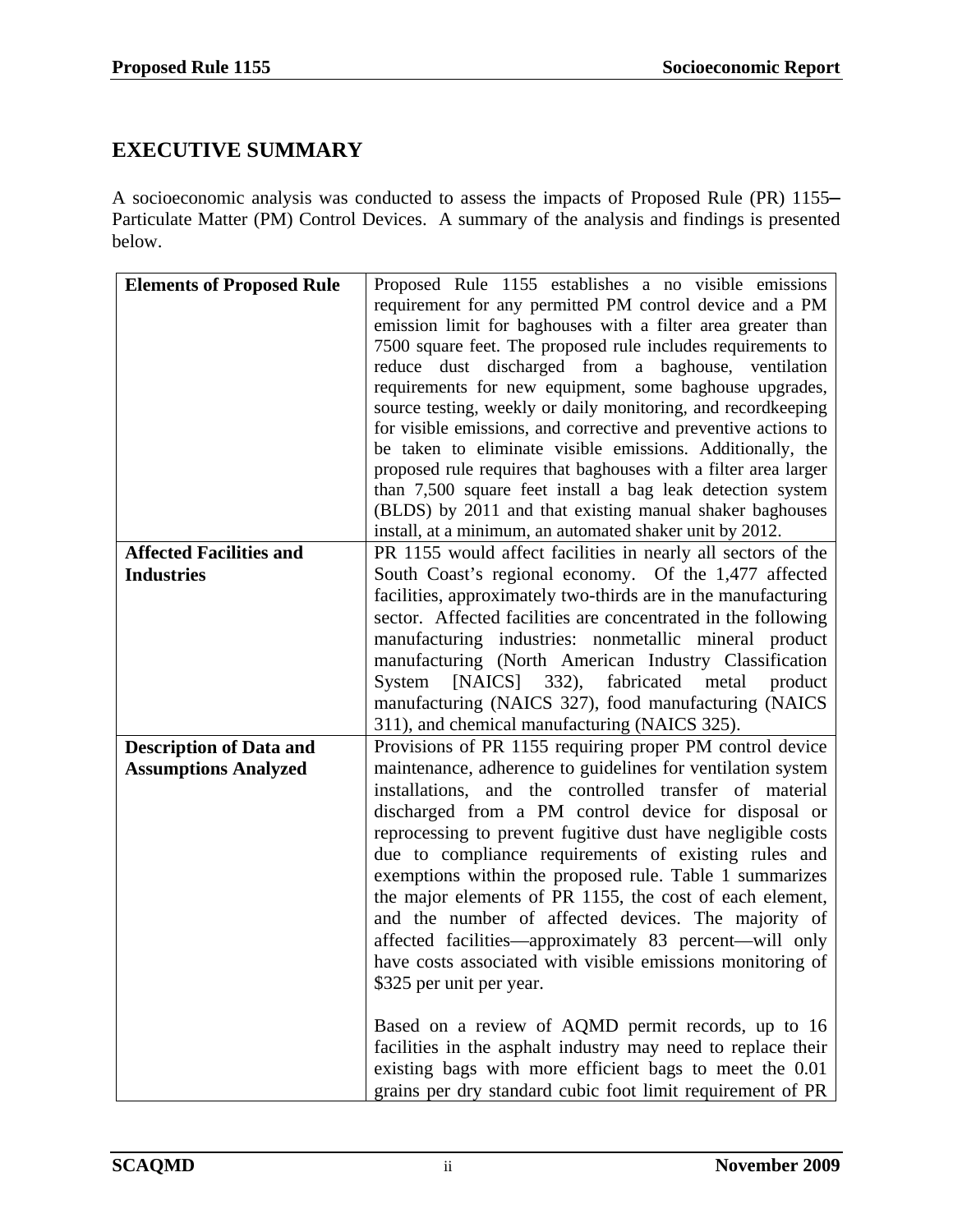| <b>Description of Data and</b><br><b>Assumptions Analyzed</b><br>(continued) | 1155. The analysis assumes that half of the replacements<br>take place in 2012 and that the other half will occur in 2013<br>in order to meet the January 1, 2014 compliance date. The<br>incremental cost of the higher efficiency bags of \$26,500<br>includes installation costs. Bags are assumed to have a<br>useful life of five years. Affected facilities are assumed to<br>incur a one-time change of permit condition fee of \$670.50.<br>In addition, it is assumed that facilities replacing bags in<br>2012 will incur an additional cost associated with two years<br>of useful bag-life forgone on existing bags.                                                                                                                                                                                                                                                                                                                                        |
|------------------------------------------------------------------------------|-------------------------------------------------------------------------------------------------------------------------------------------------------------------------------------------------------------------------------------------------------------------------------------------------------------------------------------------------------------------------------------------------------------------------------------------------------------------------------------------------------------------------------------------------------------------------------------------------------------------------------------------------------------------------------------------------------------------------------------------------------------------------------------------------------------------------------------------------------------------------------------------------------------------------------------------------------------------------|
|                                                                              | Staff estimates that 66 existing baghouses will be required<br>to install automated shaker units due to the adoption of PR<br>1155. The cost of automated shaker units is assumed to be<br>\$8,500 per unit. An automated shaker unit is assumed to<br>require \$1,200 in annual operating and maintenance costs<br>and to have an equipment life of 10 years.                                                                                                                                                                                                                                                                                                                                                                                                                                                                                                                                                                                                          |
|                                                                              | PR 1155 requires BLDS to be installed on all baghouses<br>with a filter area larger than 7,500 square feet. Staff<br>estimates that 240 BLDS would be installed at a cost of<br>\$9,000 per BLDS. Affected facilities are assumed to incur a<br>one-time change of permit condition fee of \$670.50.<br>Projected growth based on permit history for PM control<br>devices implies that an average of 12 BLDS per year would<br>be installed after the adoption of PR 1155. BLDS units are<br>assumed to have an equipment life of 10 years and to have<br>no operating and maintenance cost.                                                                                                                                                                                                                                                                                                                                                                           |
|                                                                              | PR 1155 requires facilities operating baghouses with a filter<br>area of 7,500 square feet or less and those facilities<br>operating non-fabric filtration PM control devices to<br>conduct weekly visible emissions monitoring. Visible<br>emissions monitoring is assumed to require 15 minutes of<br>labor per week at a wage rate of \$25 per hour, which<br>implies an annual cost of \$325 per affected unit. It is<br>estimated that 4,474 existing PM control device units would<br>be required to have visible emissions monitoring. Each<br>affected facility is also assumed to have a one-time cost for<br>weekly visible emissions monitoring training of \$75.<br>Projected growth based on permit history for PM control<br>devices implies that an average of 206 PM control devices<br>per year will require weekly visible emissions monitoring<br>and an average of 50 new facilities will undergo visible<br>emission monitoring training per year. |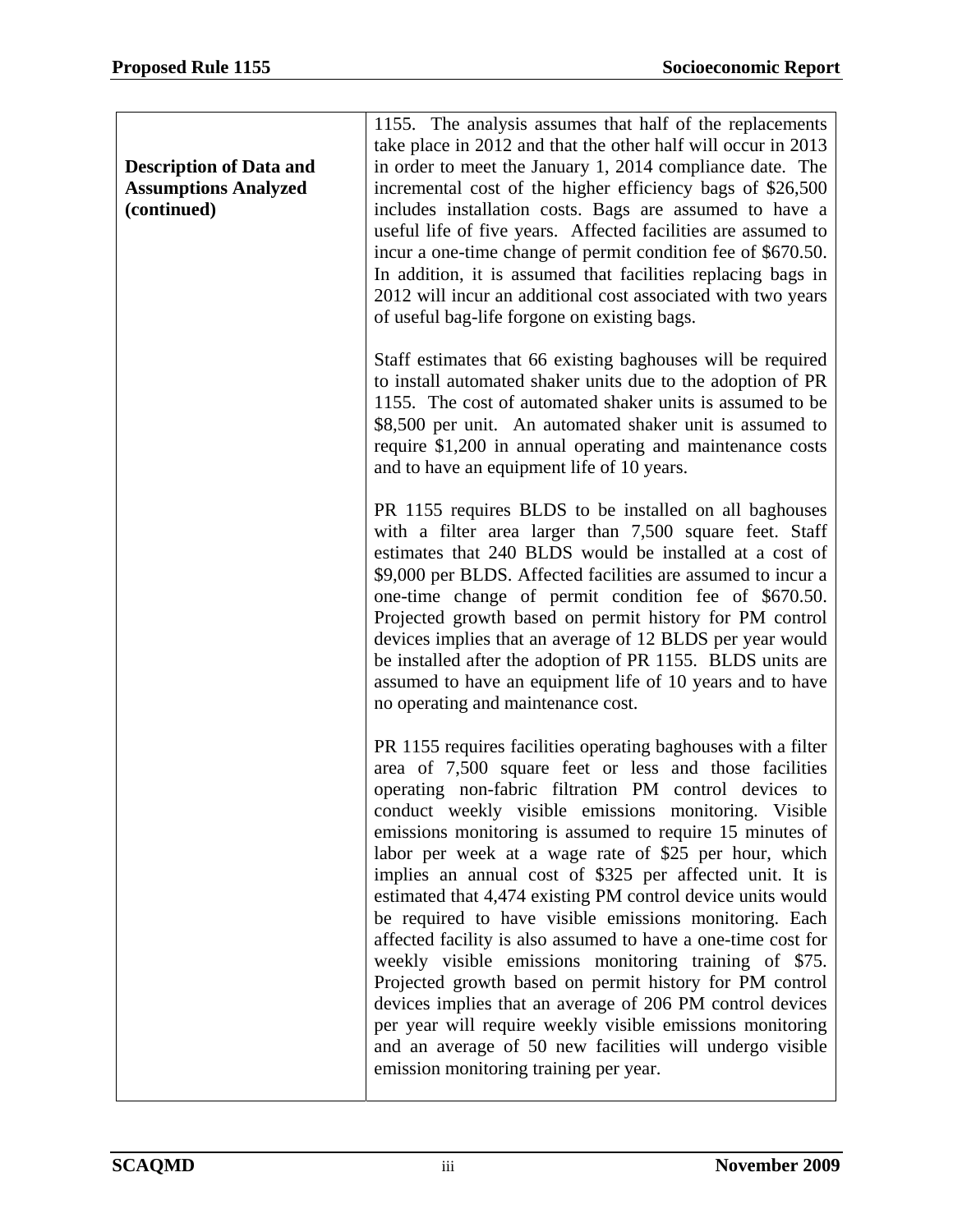| <b>Description of Data and</b><br><b>Assumptions Analyzed</b><br>(continued) | Under PR 1155 asphalt production facilities operating<br>assumed to conduct daily emissions<br>baghouses<br>are<br>monitoring for one year before installing BLDS. Asphalt<br>facilities are assumed to incur no training costs associated<br>with daily visible emissions monitoring due to compliance<br>with other rules.                                                                                                                                                                                                    |  |  |  |  |
|------------------------------------------------------------------------------|---------------------------------------------------------------------------------------------------------------------------------------------------------------------------------------------------------------------------------------------------------------------------------------------------------------------------------------------------------------------------------------------------------------------------------------------------------------------------------------------------------------------------------|--|--|--|--|
|                                                                              | Tier 3 baghouses at Title V facilities will undergo source<br>testing once every five years beginning in 2010 to comply<br>with PR 1155. Source tests are assumed to cost \$5,000 per<br>unit. Staff estimates that 32 existing baghouses would be<br>subject to source testing and two additional baghouses<br>would be added each year that would also require source<br>tests.                                                                                                                                               |  |  |  |  |
| <b>Compliance Costs</b>                                                      | The average annual total cost of Proposed Rule (PR) 1155 is<br>projected to be \$2.39 million from 2010 to 2025. Of the<br>\$2.39 million annual average cost to implement the<br>proposed rule, the cost of source testing, bag replacements,<br>automated shakers, BLDS, and weekly and daily emissions<br>monitoring are, respectively, \$0.055 million (2.3%), \$0.087<br>million $(3.6 \text{ percent})$ , \$0.122 million $(5.1 \text{ percent})$ , \$0.314<br>million (13.2 percent), and \$1.80 million (75.4 percent). |  |  |  |  |
|                                                                              | The \$2.39 million compliance cost is spread to nearly every<br>sector of the four-county region, but is concentrated in<br>manufacturing sectors. The share of the total cost of PR<br>affected industries within<br>1155<br>for the<br>the<br>most<br>manufacturing sector are nonmetallic mineral product<br>manufacturing $(14.4\%)$ ,<br>fabricated<br>metal<br>product<br>manufacturing (12.9%), chemical manufacturing (14.3%),<br>and petroleum and coal products manufacturing $(7.4\%)$ .                             |  |  |  |  |
| <b>Employment Impacts</b>                                                    | Overall, 27 jobs, 0.00025% of total jobs in the four county<br>region, could be forgone annually, on average, between<br>2010 and 2025. Job impacts in the local economy at the<br>sector level relative to total industry employment are very<br>modest.                                                                                                                                                                                                                                                                       |  |  |  |  |
| <b>Competitiveness</b>                                                       | Adoption of the proposed rule is expected to cause very few<br>changes in the relative costs of production and prices of<br>goods in the local economy.                                                                                                                                                                                                                                                                                                                                                                         |  |  |  |  |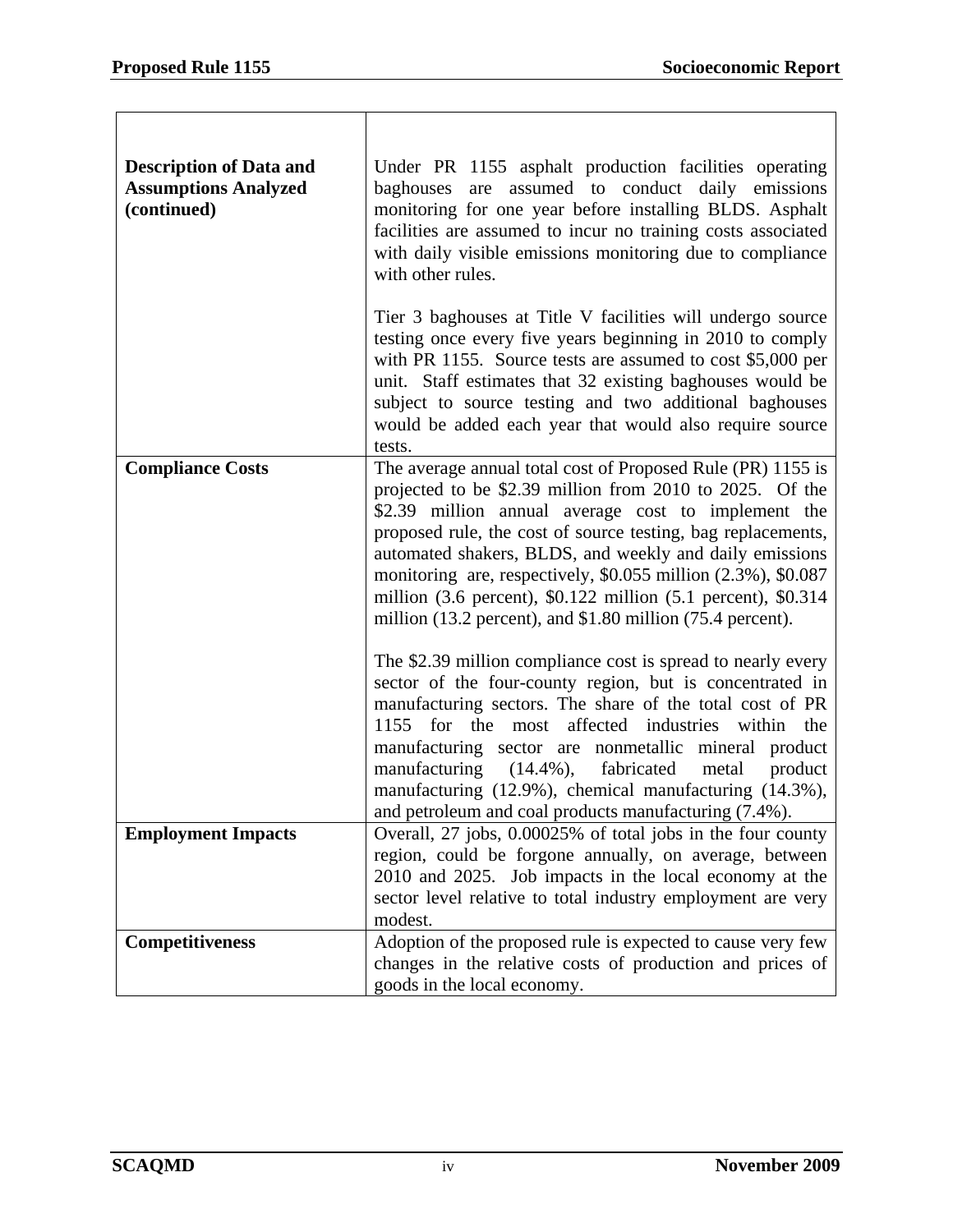## **INTRODUCTION**

Proposed Rule 1155 establishes a no visible emissions requirement for any permitted PM control device and a PM emission limit for baghouses with a filter area greater than 7,500 square feet. The proposed rule includes requirements for dust discharged from a baghouse, ventilation requirements for new equipment, some baghouse upgrades, weekly monitoring and recordkeeping of visible emissions, corrective and preventive actions to be taken to eliminate visible emissions, and continuous monitoring of the performance of any baghouse using a bag leak detection system. Additionally, the proposed rule requires that baghouses with a filter area larger than 7,500 square feet install a bag leak detection system by 2011 and that existing manual shaker baghouses install, at a minimum, an automated shaker unit by 2012.

The socioeconomic assessment herein analyzes the impacts of the proposed rule on affected facilities and the entire economy in the four-county region.

## **LEGISLATIVE MANDATES**

The socioeconomic assessments at the AQMD have evolved over time to reflect the benefits and costs of regulations. The legal mandates directly related to the assessment of the proposed rule include the AQMD Governing Board resolutions and various sections of the California Health & Safety Code (H&SC).

### **AQMD Governing Board Resolutions**

On March 17, 1989 the AQMD Governing Board adopted a resolution that calls for preparing an economic analysis of each proposed rule for the following elements:

- Affected Industries
- Range of Control Costs
- Cost Effectiveness
- Public Health Benefits (see staff report)

On October 14, 1994, the Board passed a resolution which directed staff to address whether the rules or amendments brought to the Board for adoption are in the order of cost effectiveness as defined in the AQMP. The intent was to bring forth those rules that are cost effective first.

### **Health & Safety Code Requirements**

The state legislature adopted legislation that reinforces and expands the Governing Board resolutions for socioeconomic assessments. H&SC Sections 40440.8(a) and (b), which became effective on January 1, 1991, require that a socioeconomic analysis be prepared for any proposed rule or rule amendment that *"will significantly affect air quality or emissions limitations."* Specifically, the scope of the analysis should include:

- Type of Affected Industries
- Impact on Employment and the Economy of the District
- Range of Probable Costs, Including Those to Industries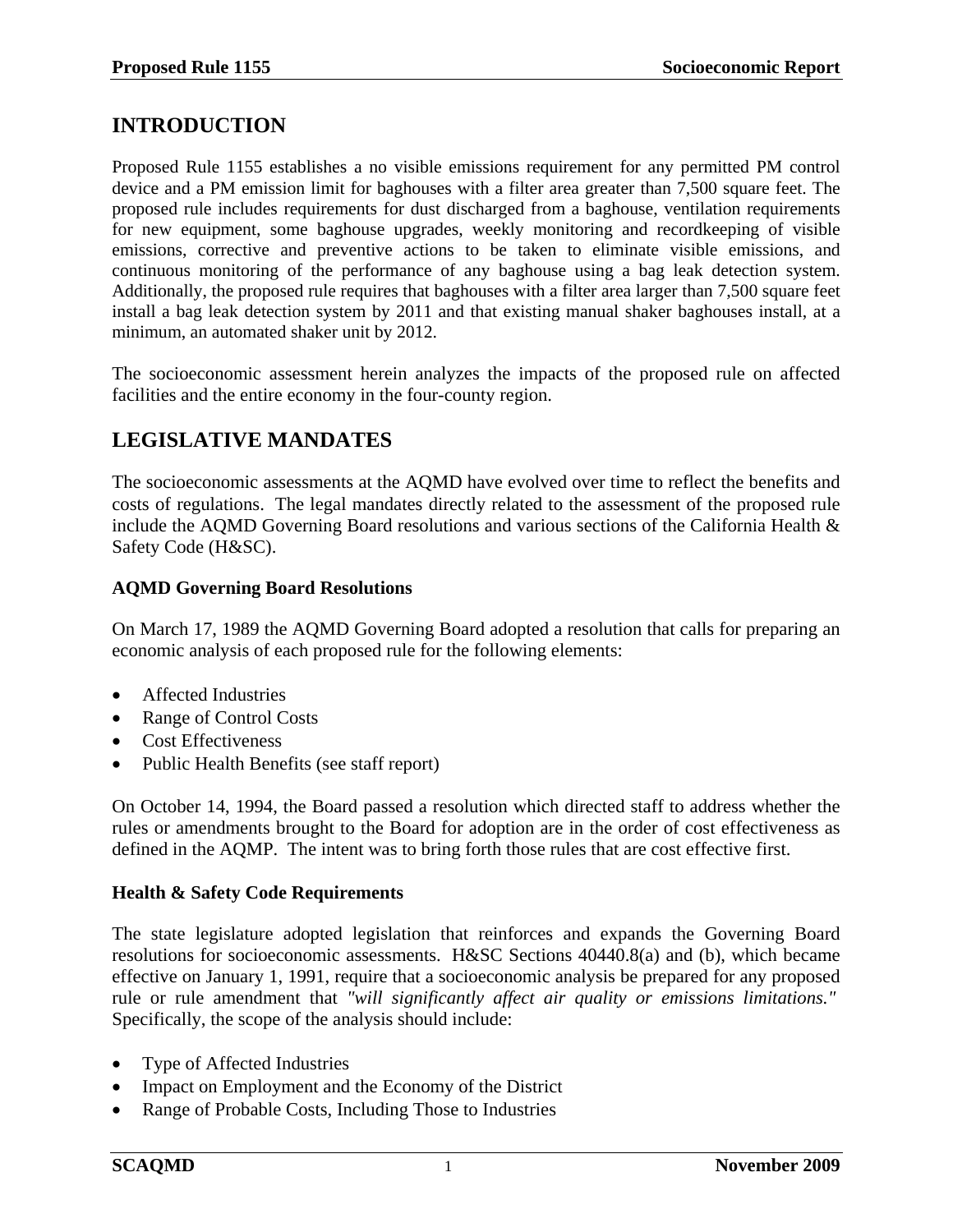- Emission Reduction Potential
- Necessity of Adopting, Amending or Repealing the Rule in Order to Attain State and Federal Ambient Air Quality Standards
- Availability and Cost Effectiveness of Alternatives to the Rule

For emission reduction potential, necessity of rule adoption and cost effectiveness of alternatives to the proposed rule, please refer to the Staff Report for PR 1155. Additionally, the AQMD is required to actively consider the socioeconomic impacts of regulations and make a good faith effort to minimize adverse socioeconomic impacts. H&SC Section 40728.5, which became effective on January 1, 1992, requires the AQMD to:

- Examine the type of industries affected, including small businesses; and
- Consider socioeconomic impacts in rule adoption

H&SC Section 40920.6, which became effective on January 1, 1996, requires that incremental cost effectiveness be performed for a proposed rule or amendment setting a Best Available Retrofit Control Technology (BARCT) requirement or a "feasible measure" relating to ozone, carbon monoxide (CO), oxides of sulfur  $(SO_x)$ , oxides of nitrogen  $(NO_x)$ , and their precursors. Incremental cost effectiveness is defined as the difference in costs divided by the difference in emission reductions between one level of control and the next more stringent control. Incremental cost effectiveness for this proposed rule is addressed in the Staff Report for PR 1155.

# **AFFECTED FACILITIES**

PR 1155 will affect facilities in nearly all sectors of the South Coast's regional economy. PR 1155 applies to 1,477 facilities with nearly 5,000 currently active permits for PM control devices. Based on AQMD permit records, approximately two-thirds of the 1,477 affected facilities are in manufacturing sectors. Affected facilities are concentrated in the following manufacturing industries: primary metal manufacturing [North American Industry Classification System (NAICS) code 331], nonmetallic mineral product manufacturing (NAICS 332), fabricated metal product manufacturing (NAICS 327), food manufacturing (NAICS 311), and chemical manufacturing (NAICS 325). The remaining one-third of affected facilities belong to the nonmanufacturing sectors and governments. Approximately, 59 percent of affected facilities are in Los Angeles County, 18 percent are in Orange Country, 11 percent are in Riverside County, and 12 percent are in San Bernardino County.

### **Small Businesses**

The AQMD defines a "small business" in Rule 102 as one which employs 10 or fewer persons and that earns less than \$500,000 in gross annual receipts. In addition to the AQMD's definition of a small business, the federal Small Business Administration (SBA), the federal Clean Air Act Amendments (CAAA) of 1990, and the California Department of Health Services (DHS) also provide definitions of a small business.

The SBA's definition of a small business uses the criteria of gross annual receipts (ranging from \$0.75 million to \$35.5 million), number of employees (ranging from 50 to 1,500), megawatt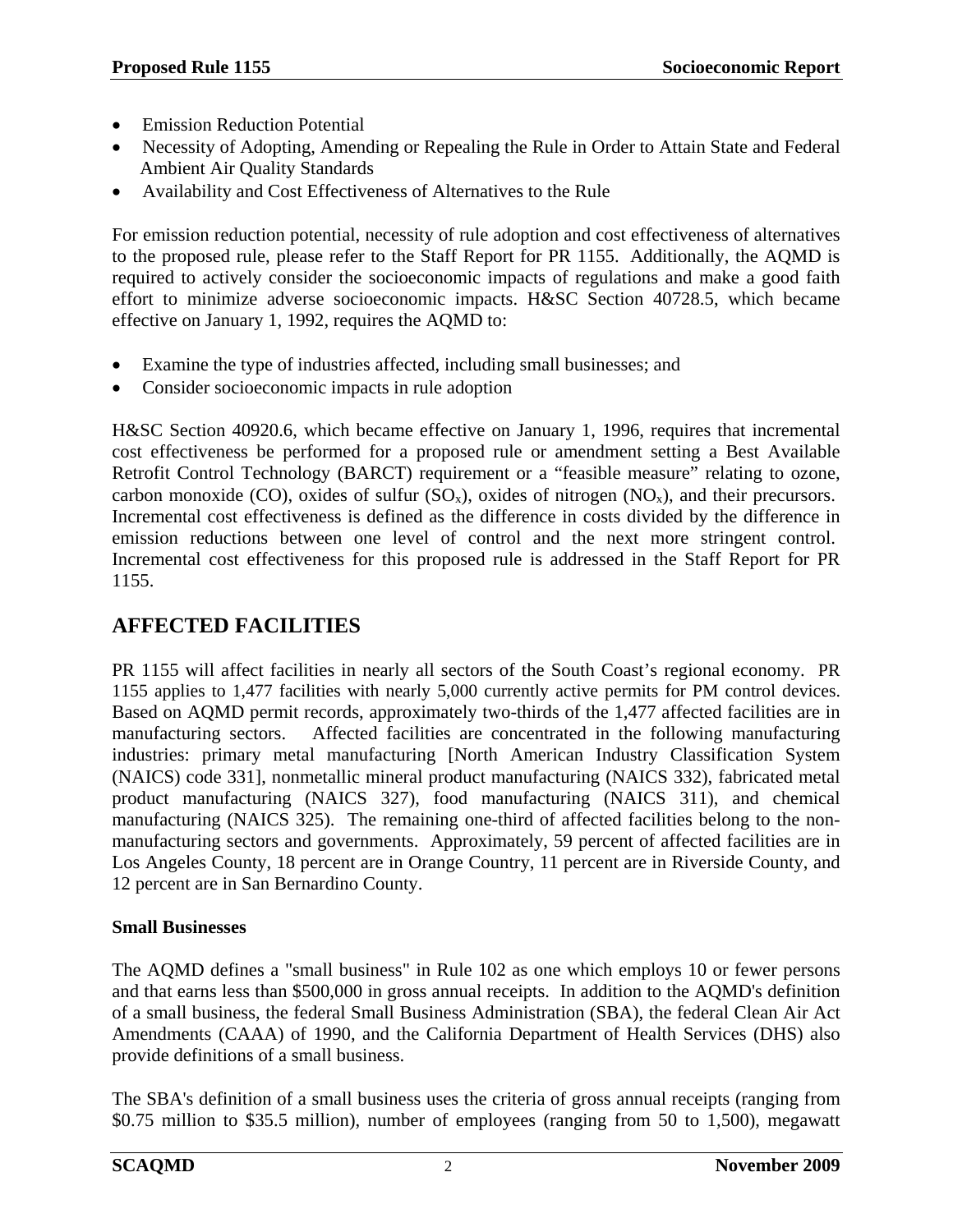hours generated (4 million), or assets (\$175 million), depending on industry type (US SBA, 2008). The SBA definitions of small businesses vary by 6-digit NAICS code. For example, in the Asphalt Paving Mixture and Block Manufacturing (NAICS 324121) and Paint and Coating Manufacturing (NAICS 325510) sectors, a business with 500 or fewer employees is considered "small."

The CAAA classifies a facility as a "small business stationary source" if it: (1) employs 100 or fewer employees, (2) does not emit more than 10 tons per year of either VOC or NOx, and (3) is a small business as defined by SBA.

The 1,477 facilities affected by PR 1155 were examined to estimate the number of small businesses that would be covered by PR 1155. The criteria used for small business classification require examination of gross annual receipts, number of employees, and facility emission, as described above. Of the 1,477 facilities examined, data on gross annual receipts and employees were available for 786 facilities. Data on emissions of VOC and NOx were available for 240 of the 786 facilities. Applying the small business criteria to the facilities with adequate data for evaluation revealed that 633 facilities meet the SBA criteria for small business designation. Under the AQMD criterion for small businesses, 80 affected facilities would be categorized as small businesses. When using the CAAA definition, 91 facilities are designated as small businesses.

## **COMPLIANCE COST**

Compliance for PR 1155 would begin in 2010 and reach full implementation by 2014. Based on the District's permit to operate database, fabric filtration control devices, such as baghouses and bin vents, account for the majority (76 percent) of the control devices subject to the proposed rule. Devices such as cyclones, ESPs, and wet scrubbers account for the remaining 24 percent of the devices. Table 1, below, summarizes the number of affected devices and costs for PR 1155. The following text provides details of this analysis.

**Table 1** 

| <b>PR 1155 Data Summary</b>                                                |             |                    |             |  |  |  |  |
|----------------------------------------------------------------------------|-------------|--------------------|-------------|--|--|--|--|
|                                                                            | One-time    |                    |             |  |  |  |  |
| <b>Cost Components</b>                                                     | Cost        | <b>Annual Cost</b> | Unit Count^ |  |  |  |  |
| <b>Visible Emissions</b>                                                   |             |                    |             |  |  |  |  |
| Monitoring*                                                                |             | \$325              | 4,474       |  |  |  |  |
| Change of Permit Condition                                                 | \$670.50    |                    | 256         |  |  |  |  |
| <b>BLDS</b> Capital                                                        | \$9,000     |                    | 240         |  |  |  |  |
| <b>Automated Shaker</b>                                                    | \$8,500     | \$1,200            | 66          |  |  |  |  |
| <b>Source Test</b>                                                         | $$5,000$ ** |                    | 32          |  |  |  |  |
| Bag-filter Replacement^^                                                   | \$26,500    |                    | 16          |  |  |  |  |
| ^Estimated from examination of AQMD permit records from 1977-2007.         |             |                    |             |  |  |  |  |
| <sup>^^</sup> Incremental Cost.                                            |             |                    |             |  |  |  |  |
| * Exclusive of a one-time \$75 training cost for most affected facilities. |             |                    |             |  |  |  |  |
| ** Source tests are conducted once every five years.                       |             |                    |             |  |  |  |  |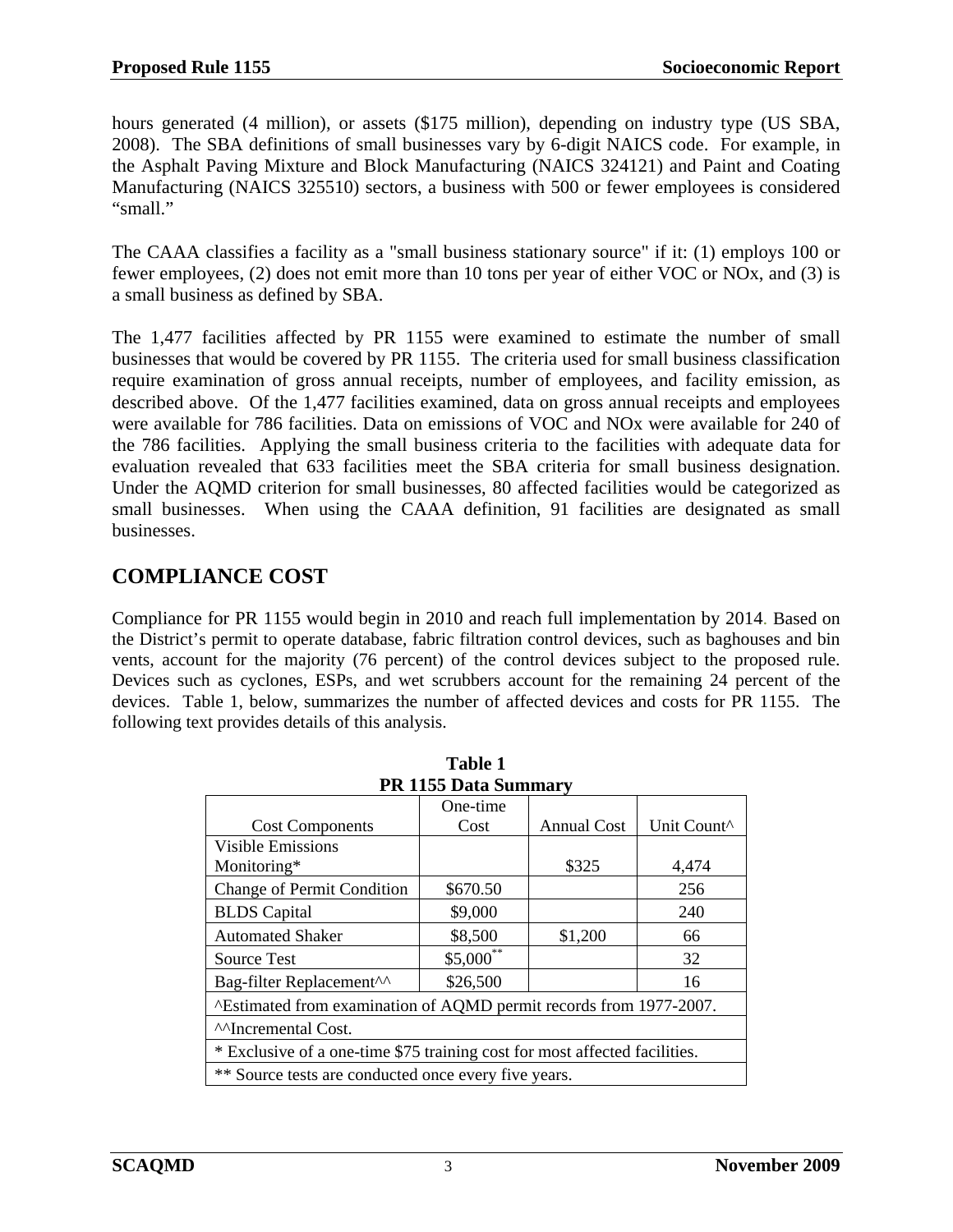Provisions of PR 1155 requiring proper PM control device maintenance, new process ventilation system installation, and the controlled transfer of material discharged from a PM control device for disposal or reprocessing to prevent fugitive dust emissions are assumed to have a negligible cost due to compliance requirements of existing rules, exemptions within the proposed rule, or minimal cost to implement.

Compliance with PR 1155 would require bag replacements, installation of automated shakers and BLDS, and weekly or daily visible emissions monitoring. Of the \$2.39 million annual average cost to implement the proposed rule, the cost of source testing, bag replacements, automated shakers, BLDS, weekly and daily visible emissions monitoring are, respectively, \$0.055 million (2.3 percent), \$0.087 million (3.6 percent), \$0.122 million (5.1 percent), \$0.314 million (13.2 percent) and \$1.80 million (75.4 percent). Approximately, 83 percent of facilities affected by PR 1155 would conduct visible emissions monitoring, which is estimated to cost \$325 per unit.

Compliance costs estimates used by staff to analyze the effects of PR 1155 are likely greater than the actual compliance costs that would result from rule adoption. For example, the exemption for baghouses with less than 100 square feet of filter area in PR 1155 was only applied to 48 units when estimating the cost of visible emissions monitoring. Based on data reviewed in the process of developing PR 1155, staff estimates 254 units would qualify for this exemption and incur no compliance cost from the proposed rule. The lower number was used in this analysis because data limitations prevented specific identification of exempt facilities. The analysis of PR 1155 also does not exclude portable equipment units with a capacity of less than 3,000 cubic feet per minute that would be exempt under the proposed rule. Based on data collected, staff estimates that approximately 100 units would qualify for this exemption and incur no costs.

### **Bags and Automated Shakers**

Based on AQMD permit records, staff estimates that up to 16 facilities in the asphalt industry may need to replace their existing bags with more efficient bags to meet the 0.01 grains per dry standard cubic foot outlet concentration requirement of PR 1155. The analysis assumes that half of the replacements take place in 2012 and that the other half will occur in 2013, in order to meet the January 1, 2014 compliance date. The higher efficiency bags are assumed to cost \$57,500, inclusive of installation costs; and lower efficiency bags are assumed to cost \$31,000, based on staff interviews with facility operators, bag suppliers, and data from the U.S. EPA. The incremental cost of newly installed higher efficiency bags is \$26,500. Bags are assumed to have a useful life of five years. Affected facilities are assumed to incur a one-time change of permit condition fee of \$670.50. In addition, it is assumed that facilities replacing bags in 2012 will incur an additional cost associated with two years of useful bag-life forgone on existing bags.

Based on a summary of all active AQMD permits for PM control devices, staff estimates that 66 existing baghouses will be required to install automated shaker units upon the adoption of PR 1155. The cost of automated shaker units is assumed to be \$8,500 per unit. An automated shaker unit is assumed to require \$1,200 in annual operating and maintenance costs and to have an equipment life of 10 years.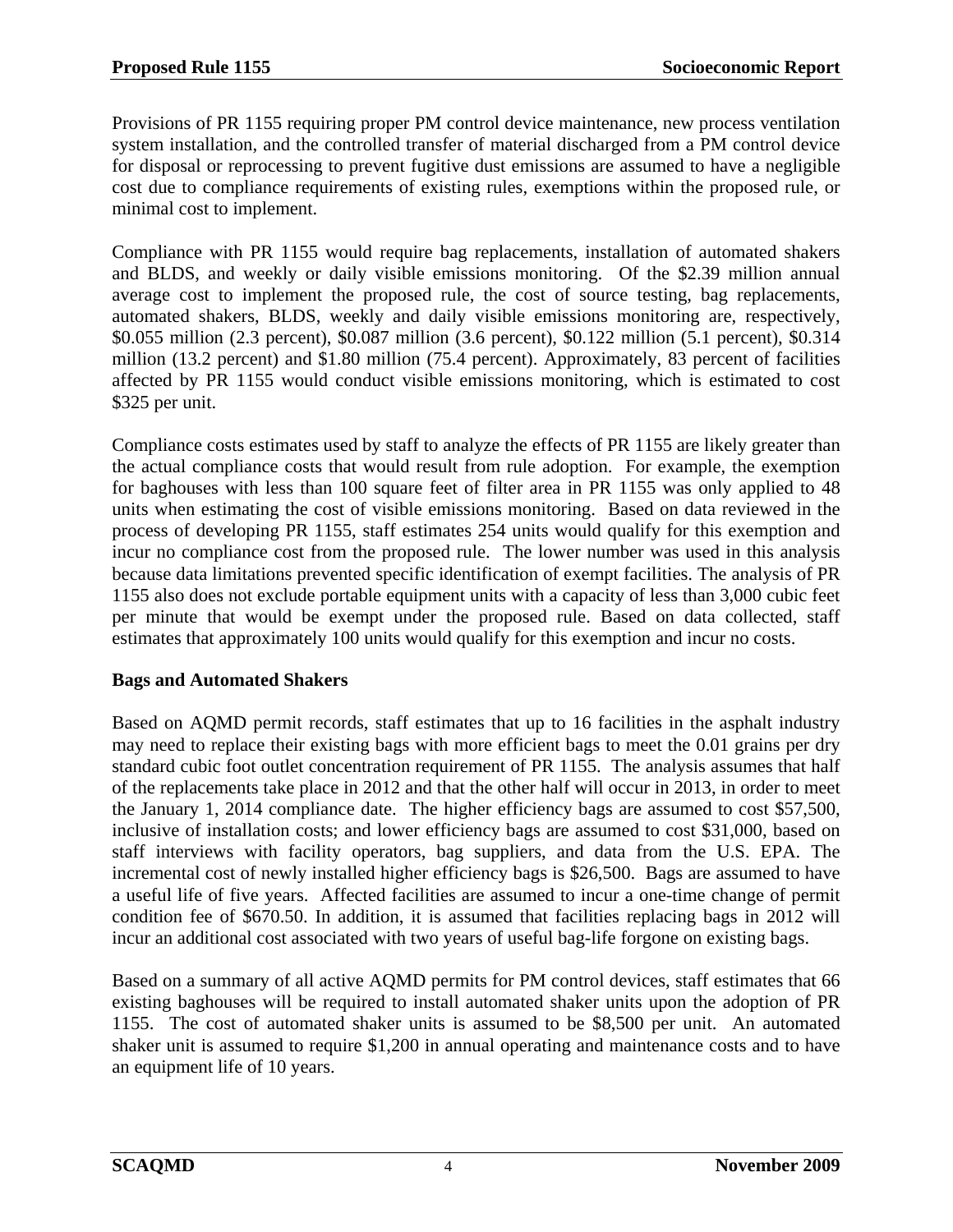### **Emissions Monitoring and Source Testing**

PR 1155 requires BLDS to be installed on all baghouses with a filter area larger than 7,500 square feet. Based on a detailed review of permit applications for 89 existing facilities, staff estimates that 240 BLDS would be installed at a cost of \$9,000 per BLDS. Affected facilities are assumed to incur a one-time change of permit condition fee of \$670.50. Based on a summary of AQMD permit applications from 2003-2008, an annual average of 12 BLDS would be installed after the adoption of PR 1155. BLDS units are assumed to have an equipment life of 10 years and to have a negligible operating and maintenance cost.

PR 1155 requires affected facilities operating baghouses with a filter area of 7,500 square feet or less and those facilities operating non-fabric filtration PM control devices to conduct weekly visible emissions monitoring. Visible emissions monitoring is assumed to require 15 minutes of labor per week at a wage rate of \$25 per hour, which implies an annual cost of \$325 per affected unit. It is estimated that 4,474 existing PM control device units would be required to have visible emissions monitoring. Each affected facility is also assumed to have a one-time cost associated with weekly visible emissions monitoring training of \$75. Based on a summary of AQMD permit applications from 2003-2008, an annual average of 206 PM control devices will require weekly visible emission monitoring and an annual average of 50 new facilities will undergo visible emission monitoring training. The proposed rule allows facility operators to monitor visible emissions simultaneously from more than one piece of equipment when equipment is positioned in a manner that would enable one observation point to view multiple pieces of equipment. This analysis did not consider savings associated with the simultaneous observation of many pieces of equipment due to the lack of data.

Under PR 1155, asphalt production facilities operating baghouses are assumed to conduct daily emissions monitoring for one year before installing BLDS. Daily monitoring is assumed to require fifteen minutes of labor each day per unit at a wage of \$25 per hour, which results in an annual compliance cost of \$2,282. Because of prior compliance requirements for asphalt facilities associated with Rule 1157, asphalt facilities are assumed to incur no additional training costs associated with daily visible emissions monitoring.

Tier 3 baghouses located at Title V facilities would be required to source test once every five years beginning in 2010. Source tests are assumed to cost \$5,000 per baghouse. Based on a thorough review of permit applications from 2003-2008, staff estimates that 32 baghouses would be subject to source testing upon the adoption of PR 1155 and two additional baghouses per year would require source testing thereafter, due to growth at Title V facilities.

### **Cost by Industry**

The average annual cost of the proposed rule is estimated to be \$2.39 million from 2010 to 2025. The distribution of these costs across industries is shown in Table 2. The majority of the cost is incurred in the manufacturing sector. Within the manufacturing sector, the costs of PR 1155 are concentrated in Nonmetallic mineral product manufacturing (NAICS 327), Fabricated metal product manufacturing (NAICS 332), Chemical manufacturing (NAICS 325), and Petroleum and coal products manufacturing (NAICS 324).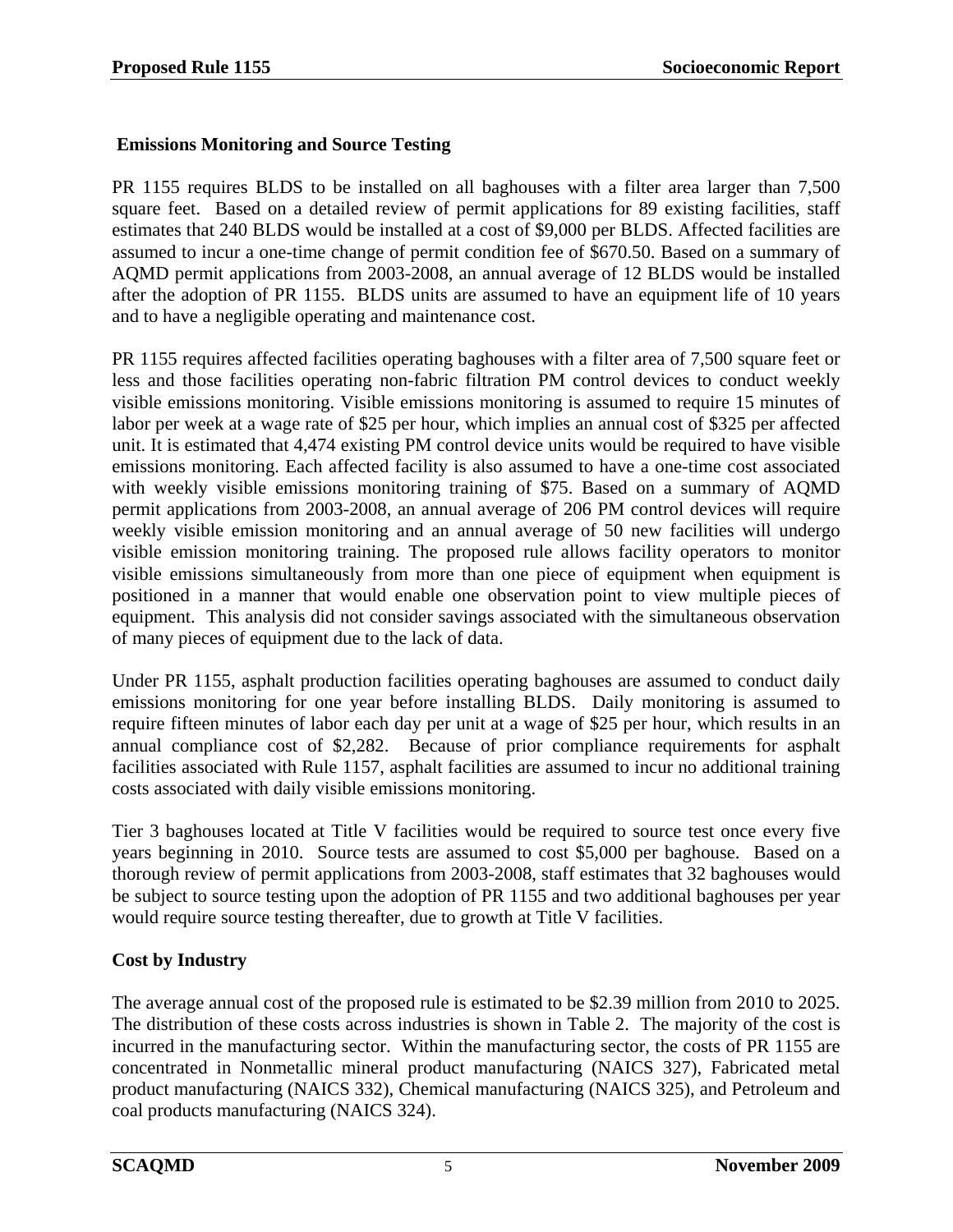|                                        |              |         |         |         |         |         | Average<br>Annual |
|----------------------------------------|--------------|---------|---------|---------|---------|---------|-------------------|
| Sector/Industry                        | <b>NAICS</b> | 2010    | 2011    | 2012    | 2018    | 2025    | $(2010 - 2025)$   |
| Forestry, fishing, related             | $113-$       |         |         |         |         |         |                   |
| activities, and other                  | 115          | \$0.005 | \$0.007 | \$0.007 | \$0.009 | \$0.011 | \$0.008           |
| Mining                                 | 21           | \$0.030 | \$0.041 | \$0.040 | \$0.049 | \$0.060 | \$0.048           |
| <b>Utilities</b>                       | 22           | \$0.019 | \$0.023 | \$0.023 | \$0.028 | \$0.034 | \$0.028           |
| Construction                           | 23           | \$0.038 | \$0.050 | \$0.049 | \$0.060 | \$0.074 | \$0.059           |
| Nonmetallic mineral product            |              |         |         |         |         |         |                   |
| manufacturing                          | 327          | \$0.205 | \$0.299 | \$0.285 | \$0.351 | \$0.427 | \$0.343           |
| Primary metal                          |              |         |         |         |         |         |                   |
| manufacturing                          | 331          | \$0.118 | \$0.153 | \$0.148 | \$0.180 | \$0.216 | \$0.176           |
| Fabricated metal product               |              |         |         |         |         |         |                   |
| manufacturing                          | 332          | \$0.206 | \$0.261 | \$0.255 | \$0.315 | \$0.385 | \$0.309           |
| Food manufacturing                     | 311          | \$0.100 | \$0.127 | \$0.125 | \$0.155 | \$0.189 | \$0.152           |
| Petroleum and coal products            |              |         |         |         |         |         |                   |
| manufacturing                          | 324          | \$0.050 | \$0.087 | \$0.245 | \$0.187 | \$0.203 | \$0.178           |
| Chemical manufacturing                 | 325          | \$0.212 | \$0.293 | \$0.282 | \$0.348 | \$0.424 | \$0.340           |
| Other Manufacturing <sup>*</sup>       | 31-33        | \$0.307 | \$0.392 | \$0.383 | \$0.473 | \$0.578 | \$0.464           |
| Wholesale trade                        | 42           | \$0.063 | \$0.085 | \$0.082 | \$0.101 | \$0.124 | \$0.099           |
| Retail trade                           | 44-45        | \$0.025 | \$0.031 | \$0.031 | \$0.037 | \$0.045 | \$0.037           |
| Transportation and                     |              |         |         |         |         |         |                   |
| warehousing                            | 48-49        | \$0.019 | \$0.026 | \$0.025 | \$0.031 | \$0.038 | \$0.030           |
| Information                            | 51           | \$0.003 | \$0.003 | \$0.003 | \$0.004 | \$0.005 | \$0.004           |
| Finance and insurance                  | 52           | \$0.002 | \$0.002 | \$0.002 | \$0.003 | \$0.004 | \$0.003           |
| Real estate and rental and             |              |         |         |         |         |         |                   |
| leasing                                | 53           | \$0.010 | \$0.012 | \$0.012 | \$0.015 | \$0.018 | \$0.014           |
| Professional and technical             |              |         |         |         |         |         |                   |
| services                               | 54           | \$0.015 | \$0.016 | \$0.016 | \$0.021 | \$0.025 | \$0.020           |
| Management of companies                |              |         |         |         |         |         |                   |
| and enterprises                        | 55           | \$0.001 | \$0.002 | \$0.002 | \$0.002 | \$0.003 | \$0.002           |
| Administrative and waste               |              |         |         |         |         |         |                   |
| services                               | 56           | \$0.014 | \$0.018 | \$0.017 | \$0.021 | \$0.025 | \$0.021           |
| <b>Educational services</b>            | 61           | \$0.002 | \$0.003 | \$0.003 | \$0.003 | \$0.004 | \$0.003           |
| Health care and social                 |              |         |         |         |         |         |                   |
| assistance                             | 62           | \$0.002 | \$0.002 | \$0.002 | \$0.002 | \$0.003 | \$0.002           |
| Arts, entertainment, and<br>recreation | 71           | \$0.002 | \$0.002 | \$0.002 | \$0.002 | \$0.003 | \$0.002           |
| Accommodation and food                 |              |         |         |         |         |         |                   |
| services                               | 72           | \$0.005 | \$0.005 | \$0.005 | \$0.006 | \$0.007 | \$0.006           |
| Other services, except public          |              |         |         |         |         |         |                   |
| administration                         | 81           | \$0.020 | \$0.025 | \$0.024 | \$0.030 | \$0.037 | \$0.030           |
| Government                             | 92           | \$0.001 | \$0.012 | \$0.011 | \$0.011 | \$0.012 | \$0.011           |
| Total                                  | 113-92       | \$1.473 | \$1.979 | \$2.078 | \$2.443 | \$2.953 | \$2.390           |

**Table 2 Cost of Proposed Rule (in millions of dollars)** 

\*Other manufacturing includes NAICS 31-32 except NAICS 311, 324-325, 327, and 331-332.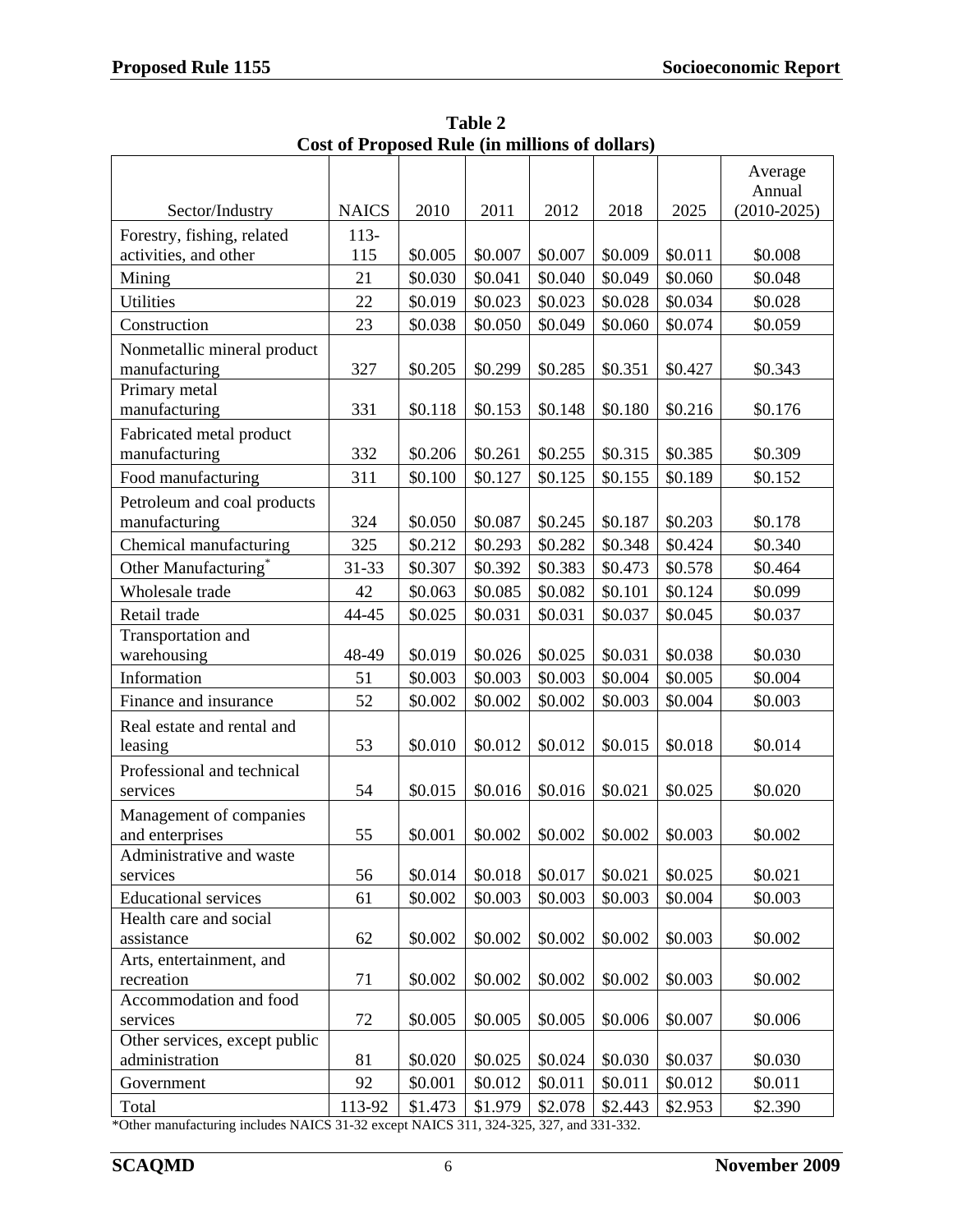## **TOTAL IMPACTS**

The REMI PI+ model (version 1.0.116) is used to assess the total socioeconomic impacts of a policy change. The model links the economic activities in the counties of Los Angeles, Orange, Riverside, and San Bernardino. The REMI model for each county is comprised of a five block structure that includes (1) output and demand, (2) labor and capital, (3) population and labor force, (4) wages, prices and costs, and (5) market shares. These five blocks are interrelated. Within each county, producers are made up of 165 private non-farm industries, three government sectors, and a farm sector. Trade flows are captured between sectors and borders as well as across counties and the rest of U.S. Market shares of industries are dependent upon their product prices, access to production inputs, and local infrastructure. The demographic/migration component has 160 ages/gender/race/ethnicity cohorts and captures population changes in births, deaths, and migration.

The assessment herein is performed relative to a baseline without the implementation of PR 1155. Direct effects of the policy change (the proposed rule) have to be estimated and used as inputs to the REMI model in order for the model to assess secondary and induced impacts for all the actors in the four-county economy on an annual basis and across a user-defined horizon (2010 to 2025). Direct effects of PR 1155 include additional costs to the affected industries and additional sales of control devices by local vendors at the county (or finer) level and by industry.

The proposed rule would create an additional demand for automated baghouse shakers supplied by the fabricated metal product manufacturing industry (NAICS 332). PR 1155 would also create an additional demand for BLDS and bags, which are supplied by the professional and technical services industry (NAICS 541). Therefore, an increase in sales in both of these industries is expected. There would be a slight increase in spending by the AQMD due to the one-time change in permit condition fees.

The additional costs of doing business to affected facilities include the annualized costs for BLDS, automated shakers, and new filtration bags, and the one-time cost of AQMD permit revisions. Facilities installing automated shakers will experience an increase in annual operating and maintenance cost associated with shaker maintenance. Affected government entities would have to reduce spending elsewhere to comply with the requirements of PR 1155.

The majority of affected facilities—83 percent—will only have costs associated with visible emissions monitoring. See Table 1 for a breakdown of affected equipment by proposed requirement. Facilities that are affected by visible emissions monitoring would experience a small reduction in labor productivity as additional person hours are devoted to the task.

### **Employment Impact by Industry**

Overall, 27 jobs could be forgone annually, on average, between 2010 and 2025 in the local economy. Under the baseline forecast, the four county region will average 10 million jobs annually from 2010-2025. The forecasted decline of 27 jobs represents 0.00025% of total jobs in the four county region.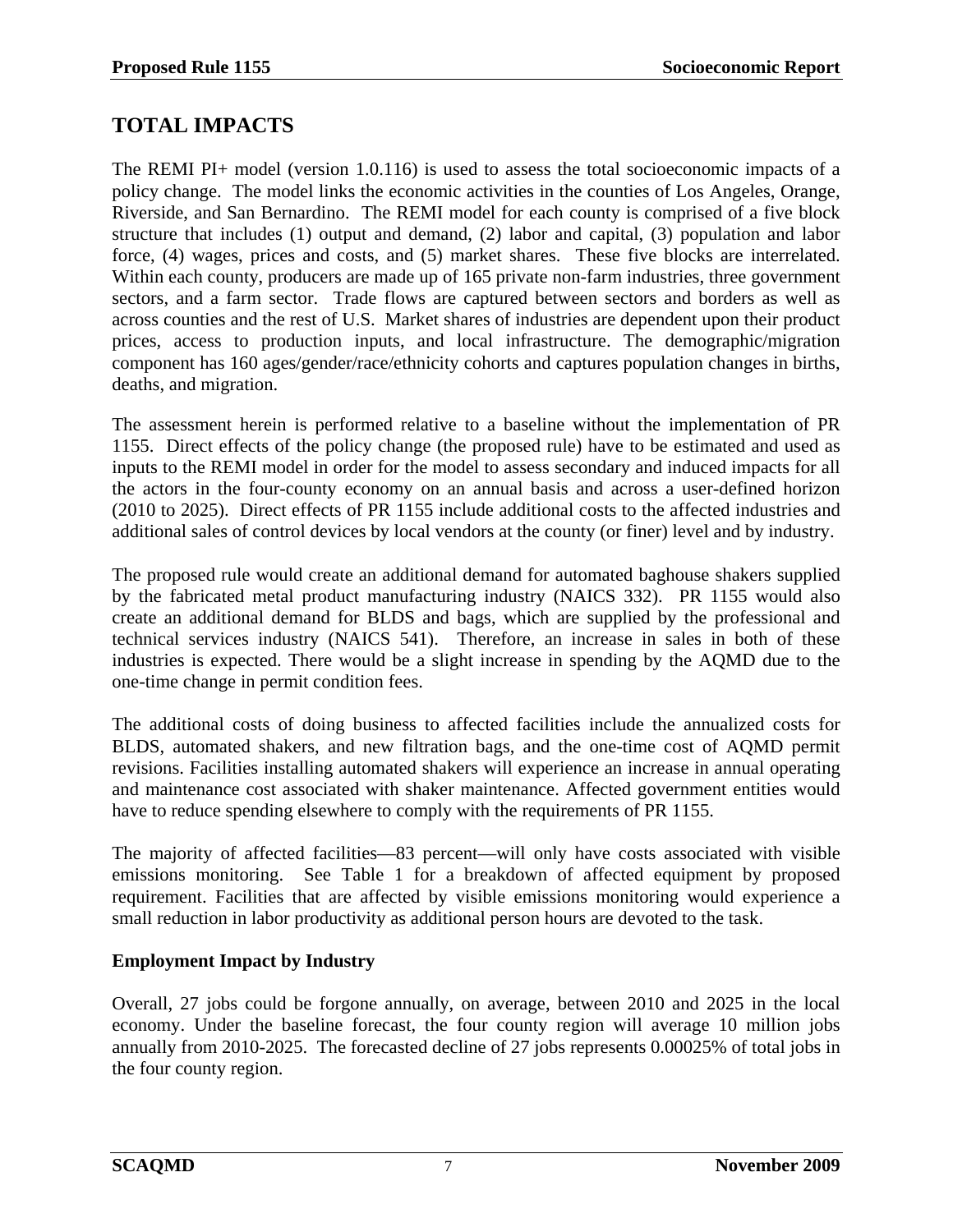Table 3 presents the estimated job impacts by industry for the proposed rule. Additional jobs would be created in 2011 in the professional and technical services sector as demand for this sector rises due to purchases of BLDS, the installation of more efficient filtration bags, and source testing. In 2011, there would also be an average of five jobs created in the manufacturing sector due to an increase in demand for automated shakers. In 2011, job creation in other industries is due to secondary and induced impacts associated with expenditures on PM control and emissions monitoring devices.

| JOD HIIPACI OI PTOPOSEG KUIE DY SECIOF DY SEIECIEG 1 EAF |                |          |          |                                           |  |  |
|----------------------------------------------------------|----------------|----------|----------|-------------------------------------------|--|--|
| Sector                                                   | 2011           | 2018     | 2025     | Average<br><b>Annual</b><br>$(2010-2025)$ |  |  |
| Forestry, Fishing, Related Activities, and Other         | $\Omega$       | $\theta$ | $\Omega$ | 0                                         |  |  |
| Mining                                                   | $\Omega$       | $\theta$ | $\theta$ | $\overline{0}$                            |  |  |
| <b>Utilities</b>                                         | $\Omega$       | $\theta$ | $\theta$ | $\mathbf{0}$                              |  |  |
| Construction                                             |                | $-3$     | $-3$     | $-2$                                      |  |  |
| Manufacturing                                            | 5              | $-3$     | $-4$     | $-1$                                      |  |  |
| <b>Wholesale Trade</b>                                   | $\theta$       | $-2$     | $-2$     | $-2$                                      |  |  |
| Retail Trade                                             | $\Omega$       | $-5$     | $-5$     | $-4$                                      |  |  |
| <b>Transportation and Warehousing</b>                    | $\Omega$       | $-1$     | $-2$     | $-1$                                      |  |  |
| Information                                              | $\theta$       | -1       | $-1$     | $-1$                                      |  |  |
| Finance and Insurance                                    |                | $-2$     | $-2$     | $-2$                                      |  |  |
| Real Estate and Rental and Leasing                       | $\Omega$       | $-2$     | $-3$     | $-2$                                      |  |  |
| Professional and Technical Services                      | 16             | $-3$     | $-3$     | $\mathbf{0}$                              |  |  |
| Management of Companies and Enterprises                  | $\Omega$       | $-1$     | $-1$     | $-1$                                      |  |  |
| <b>Administrative and Waste Services</b>                 | $\overline{2}$ | $-3$     | $-3$     | $-2$                                      |  |  |
| <b>Educational Services</b>                              | $\overline{0}$ | $-1$     | $-1$     | $-1$                                      |  |  |
| <b>Health Care and Social Assistance</b>                 | 1              | $-3$     | $-4$     | $-3$                                      |  |  |
| Arts, Entertainment, and Recreation                      | $\theta$       | $\Omega$ | $-1$     | $\overline{0}$                            |  |  |
| <b>Accommodation and Food Services</b>                   |                | $-2$     | $-3$     | $-2$                                      |  |  |
| Government                                               | 3              | $-4$     | $-5$     | $-3$                                      |  |  |
| Other Services, except Public Administration             |                | $-2$     | $-2$     | $-2$                                      |  |  |
| <b>Total</b>                                             | 31             | $-38$    | $-45$    | $-27$                                     |  |  |

**Table 3 Job Impact of Proposed Rule by Sector by Selected Year** 

The sum of individual numbers may not be the same as the total due to rounding.

As the annualized cost of doing business reaches its full effect and the positive impact of spending diminishes, jobs forgone are expected to begin in 2012. Due to the capital intensive nature of the manufacturing industries directly affected by PR 1155, jobs forgone from the proposed rule spread across industries throughout the regional economy. From 2010 to 2025, on average, four jobs would be forgone in the retail trade sector and three jobs would be forgone in the health care and social assistance sector, for example. Jobs forgone in the non-manufacturing sectors, such as retail trade, are due mainly to reduction in personal income.

### **Competitiveness**

The additional cost brought on by proposed rules may increase the cost of production of the affected industries relative to their national counterparts. Changes in relative production costs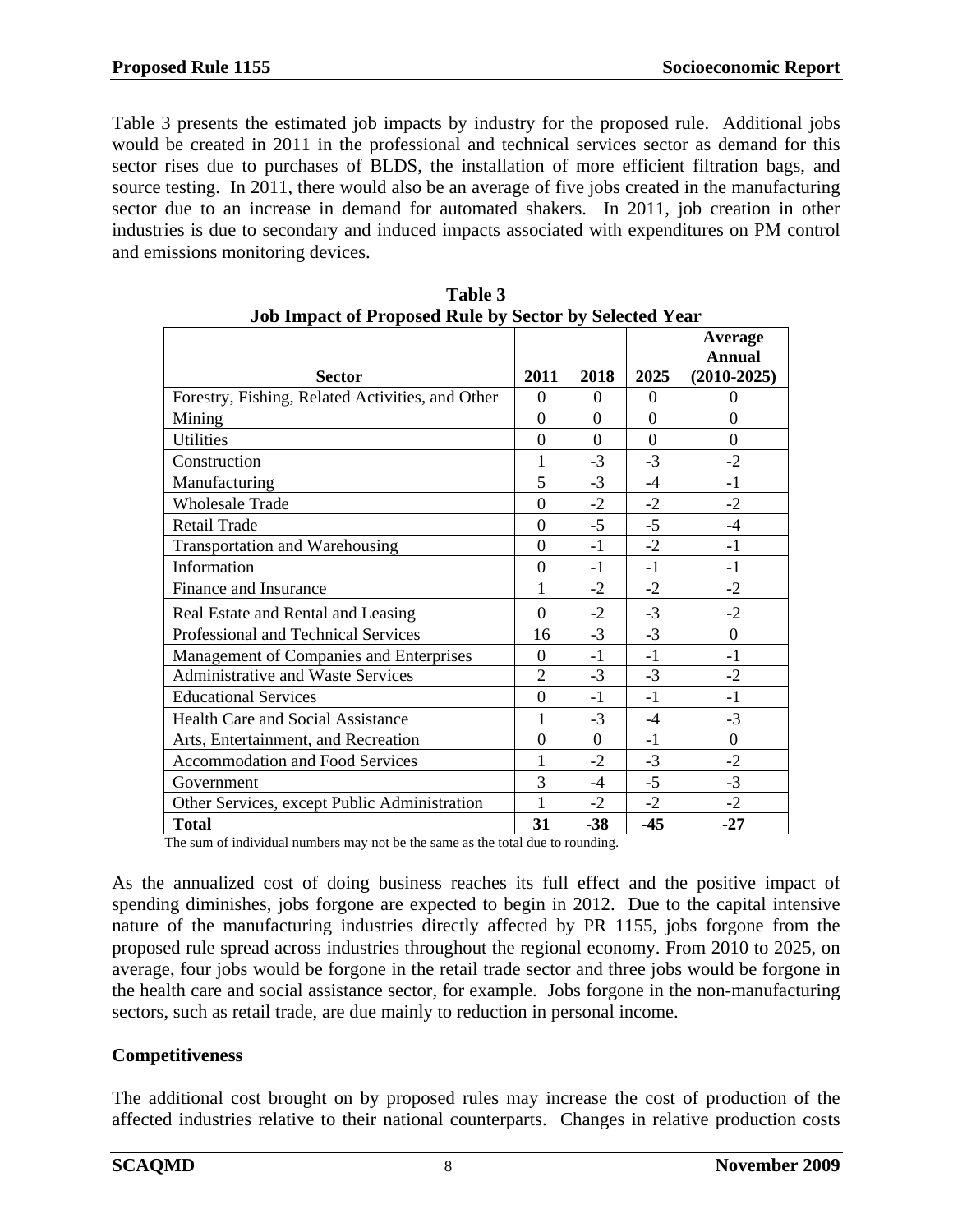would thus be a good indicator of changes in relative competitiveness. The magnitude of the impact depends on the size, diversification, and infrastructure in a local economy, as well as interactions among industries. A large, diversified, and resourceful economy would absorb the impact with relative ease. Implementation of the proposed amendments increases the cost of doing business for affected industries. The relative cost of production in the forestry, fishing, related activities and other sector is estimated to rise by 0.001% in 2011 and by 0.002% from 2012 to 2025. For the mining sector, which includes manufacturers of aggregate materials affected by the rule, the cost of production is estimated to rise by 0.001% from 2011 to 2025. The manufacturing sector also is projected to experience an increase of 0.001% in the cost of production from 2011 to 2025. All other sectors would experience an increase in the cost of production of less than 0.001%. Overall, the projected increases in the cost of production indicate that the impact on the regional economy's competitiveness relative to their national counterparts would be very small.

Changes in production costs can also affect prices of goods produced locally. The relative delivered price of a good is based on its production cost and the transportation cost of delivering the good to where it is consumed or used. The average price of a good at the place of use reflects prices of the good produced locally and imported elsewhere. The proposed rule is projected to result in delivered prices in all sectors of less than 0.001%, which is very modest compared to other economic factors influencing the price of delivered goods.

## **RULE ADOPTION RELATIVE TO THE COST EFFECTIVENESS SCHEDULE**

On October 14, 1994, the Governing Board adopted a resolution that requires staff to address whether rules being proposed for adoption are considered in the order of cost-effectiveness. The 2007 Air Quality Management Plan (AQMP) ranked, in the order of cost-effectiveness, all of the proposed control measures for which costs were quantified. It is generally recommended that the most cost-effective actions be taken first.

Proposed Rule 1155 implements control measure BCM-01—PM Control Devices. BCM-01 is not ranked for overall cost-effectiveness among competing stationary source control measures listed in the 2007 AQMP. The estimated cost effectiveness of PR 1155 has not been determined because emissions reductions are difficult to estimate.